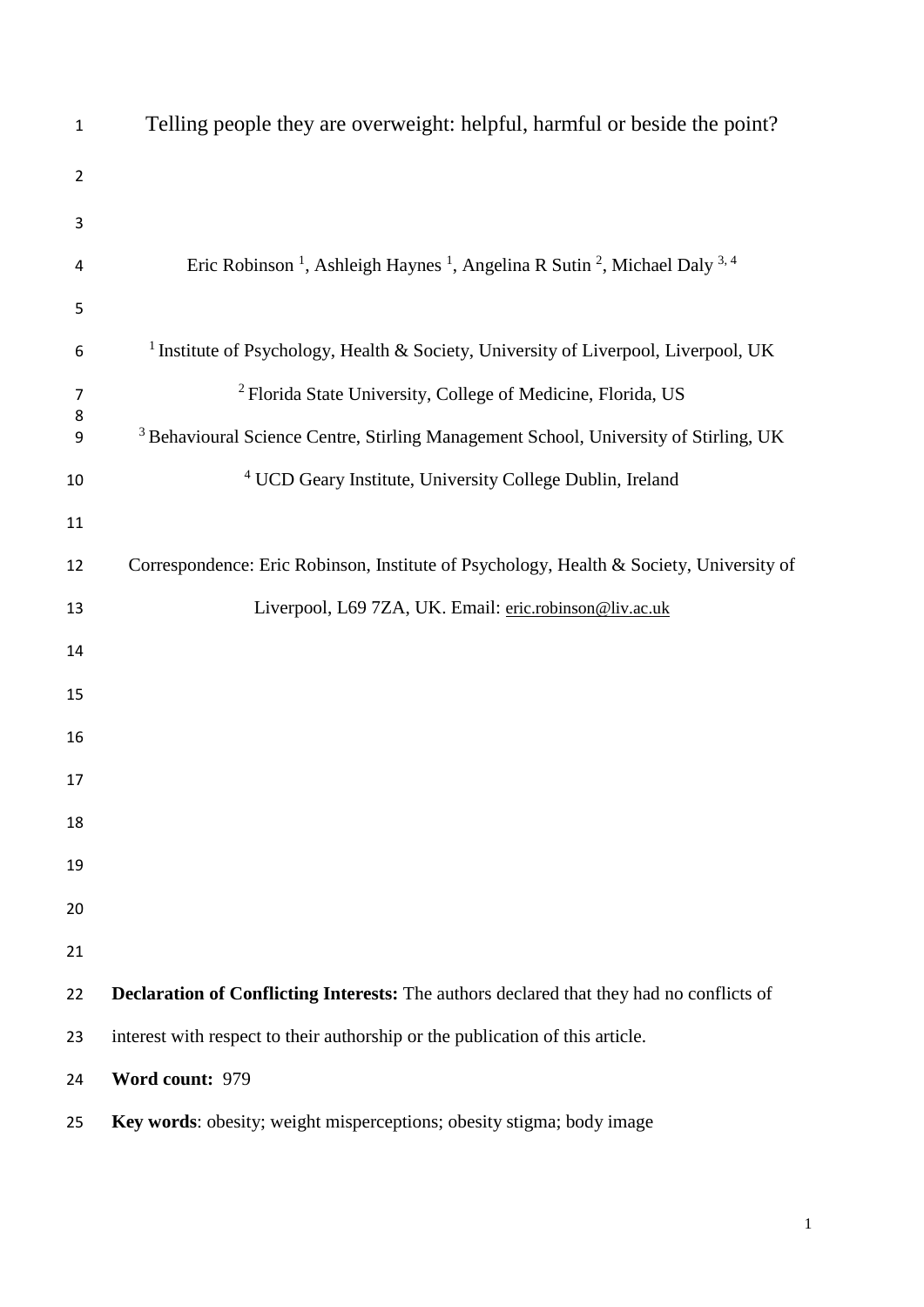Weight status misperception refers to when a person's subjective perception of their own or another person's objective weight status is incorrect. Parents of children with overweight and obesity often fail to identify their child as being 'overweight' and in a similar vein, a large number of adults, adolescents and children with overweight or obesity fail to recognise that they are overweight. These observations are not new and have long been presumed to be a concern; if people do not realise they are overweight, how will they change their behavior to lose weight? For example, the failure of parents to identify their children as overweight has 33 recently been described as 'promoting the silent rise' of obesity<sup>1</sup> and new research reported in the International Journal of Obesity suggests that healthcare professionals not notifying children and their families of their 'unhealthy weight status' is a missed opportunity to 36 combat obesity<sup>2</sup>. These sentiments are echoed in public health intervention approaches. One example is national weight measurement programmes that monitor child weight and notify parents if their child has an 'unhealthy' weight status.

 The presumption that ignorance is damaging in this context has face value and is supported by some cross-sectional evidence, as numerous studies have shown that individuals who fail to recognise they are overweight are less likely to be attempting weight loss. However the best prospective evidence to date suggests that ignorance may be bliss when it comes to overweight and obesity. If ignorance is damaging, then children whose parents fail to identify their overweight status should be the most at risk of further weight gain. The opposite, however, is true: When a parent identifies their child as being overweight, that child 46 is most at risk of future weight gain<sup>3</sup>. Likewise, if ignorance is damaging, then adolescents and adults with overweight who fail to identify themselves as such should be at risk of gaining further weight. Again, the opposite is true: it is self-identification of being 49 overweight that is prospectively predictive of greater weight gain<sup>4</sup>. A recent quasi-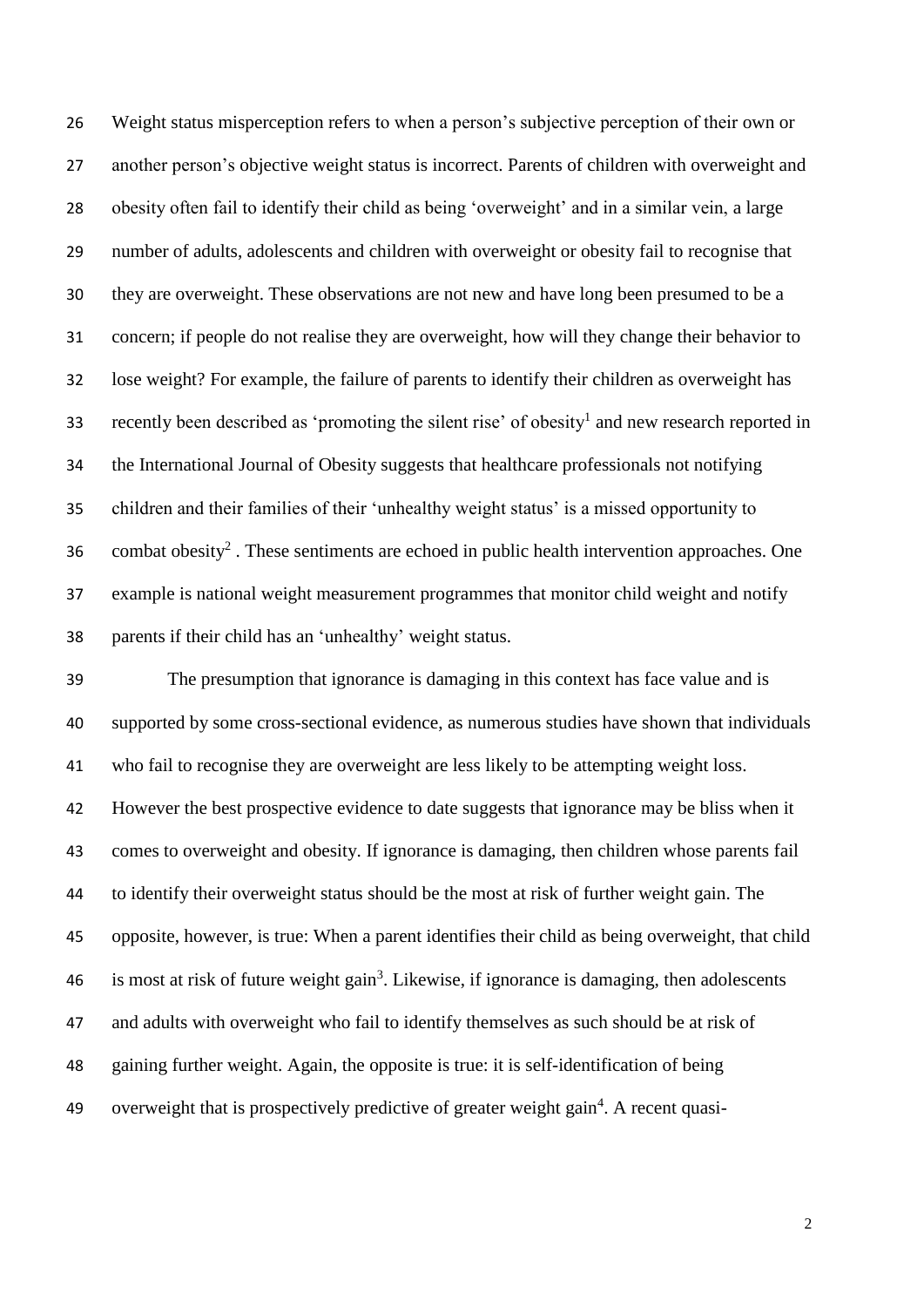experimental study has also shown that, among adolescent females, notification of being 51 overweight was associated with increased weight gain<sup>5</sup>.

 What can explain these counter-intuitive findings? Overweight and obesity are widely stigmatised, and knowledge that you possess a characteristic devalued and derogated by society is likely to be psychologically damaging. Theory from social psychology suggests 55 such stigmatization impairs self-regulation and makes weight management more difficult<sup>6</sup>. In line with this suggestion, one of the reasons that self-identification of overweight is associated with increased weight gain is because it places a person at a greater risk of stress-58 induced overeating<sup>4</sup>. Likewise, other research has shown that perceived weight discrimination predicts a range of negative health outcomes, including further weight gain. Thus, the stigma attached to identifying as being a person with overweight or obesity may ironically exacerbate these conditions.

 Aside from weight gain, evidence links self-identification of overweight to mental health problems. Cross-sectional and longitudinal work examining differences between those who identify vs. fail to identify themselves as being overweight support this argument and suggest that this process plays out across the lifespan: Adolescents who identify as overweight are at higher risk of major depression than those who believe they are of normal weight<sup>7</sup>. It is plausible that lower psychological wellbeing predisposes an individual to recognise that they are overweight rather than lower psychological well-being being a consequence of identifying as overweight. Longitudinal data, however, support the former proposition: identifying as being overweight is predictive of poorer psychological outcomes over time. For example, one study found that adolescents who self-identified as overweight (as opposed to not self-identifying) were more likely to experience declines in mental health 73 by young adulthood<sup>8</sup>. Importantly, the evidence also suggests that whether or not someone identifies as being overweight is predictive of poorer psychological outcomes independently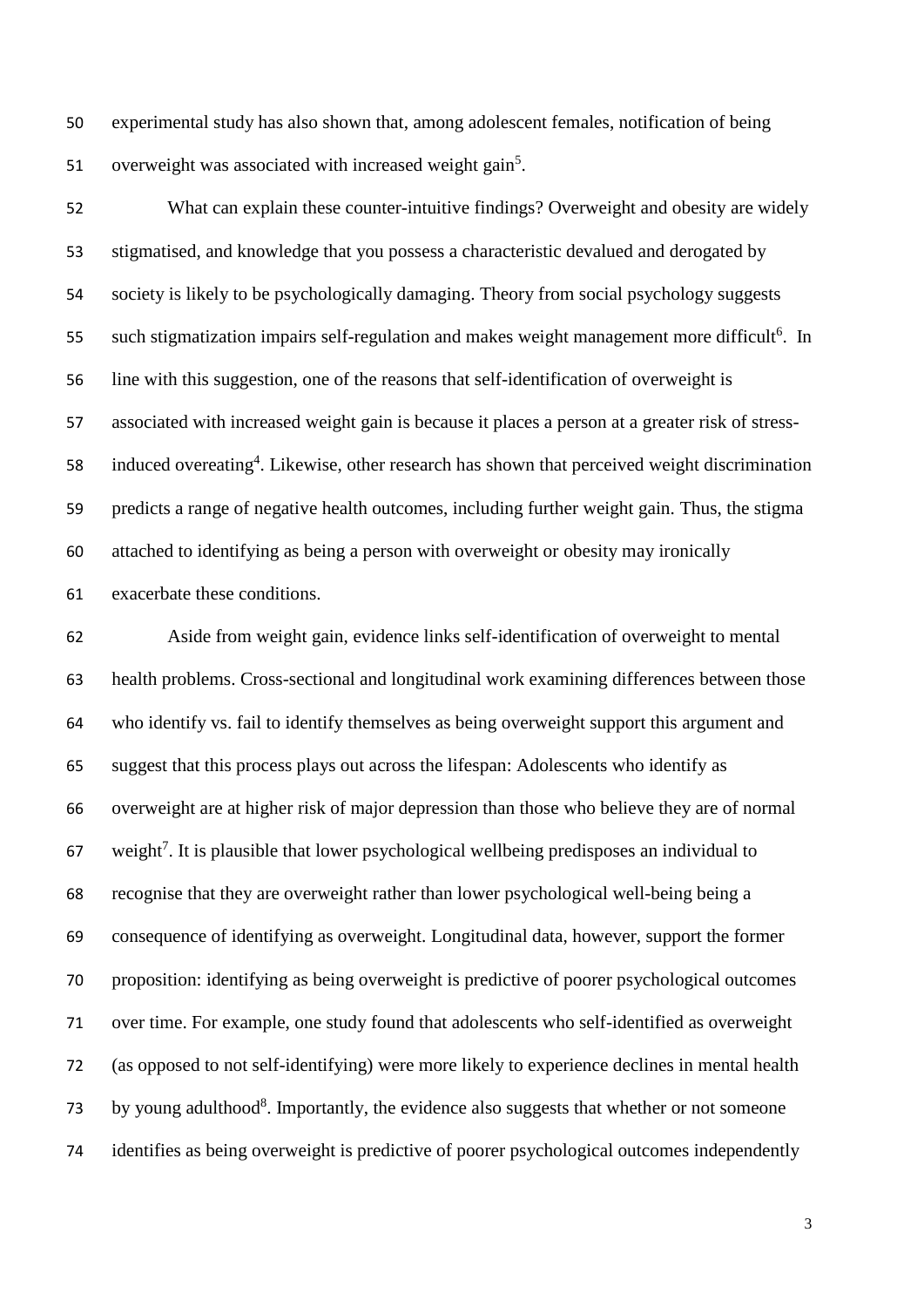of their objective weight status. See Table 1 for additional studies that link self-identification of overweight to negative health outcomes. These findings suggest that the stigma attached to overweight and obesity not only exacerbates obesity but also damages mental health.

 What relevance do these findings have to public health efforts against weight gain and obesity? First, they reinforce the idea that the psychosocial experience of obesity is part of the etiology of obesity and is likely to be one major contributor to why it is such a devastating condition. Second, they suggest that 'light touch' public health approaches directed at the 'individual', such as informing people that their weight is 'unhealthy', probably have no beneficial effect on health. Moreover, if such approaches do not consider the stigma attached to overweight and obesity they may even be to the detriment of the individual. In terms of successful weight management across the life course, those who identify as overweight fare 86 worse than those who fail to identify as overweight<sup>4</sup>. A large amount of obesity research to date has focused on intervening at the 'individual' level and few would argue that these efforts have by and large have failed; we lack convincing 'individual' level interventions that 89 achieve meaningful weight loss that is maintained in the long-term<sup>9</sup>. This outcome is not surprising when we consider the environment in which the individuals we target reside. Changes to the food environment have been widely accepted as one major cause of the 92 . obesity crisis<sup>10</sup>. With this in mind, if we are serious about tackling obesity we should in part accept that approaches targeted at the individual will be doomed to fail unless the obesogenic food environment is addressed. 'Renormalizing' our obesogenic food environment will require substantial government investment and policy change. Critically, this process will need to be research led. One benefit of taking aim at the environment, rather than the individual, is that this approach does not stigmatise the individual. This approach also takes aim at the cause and therefore most likely solution to the obesity crisis; our current obesogenic food environment.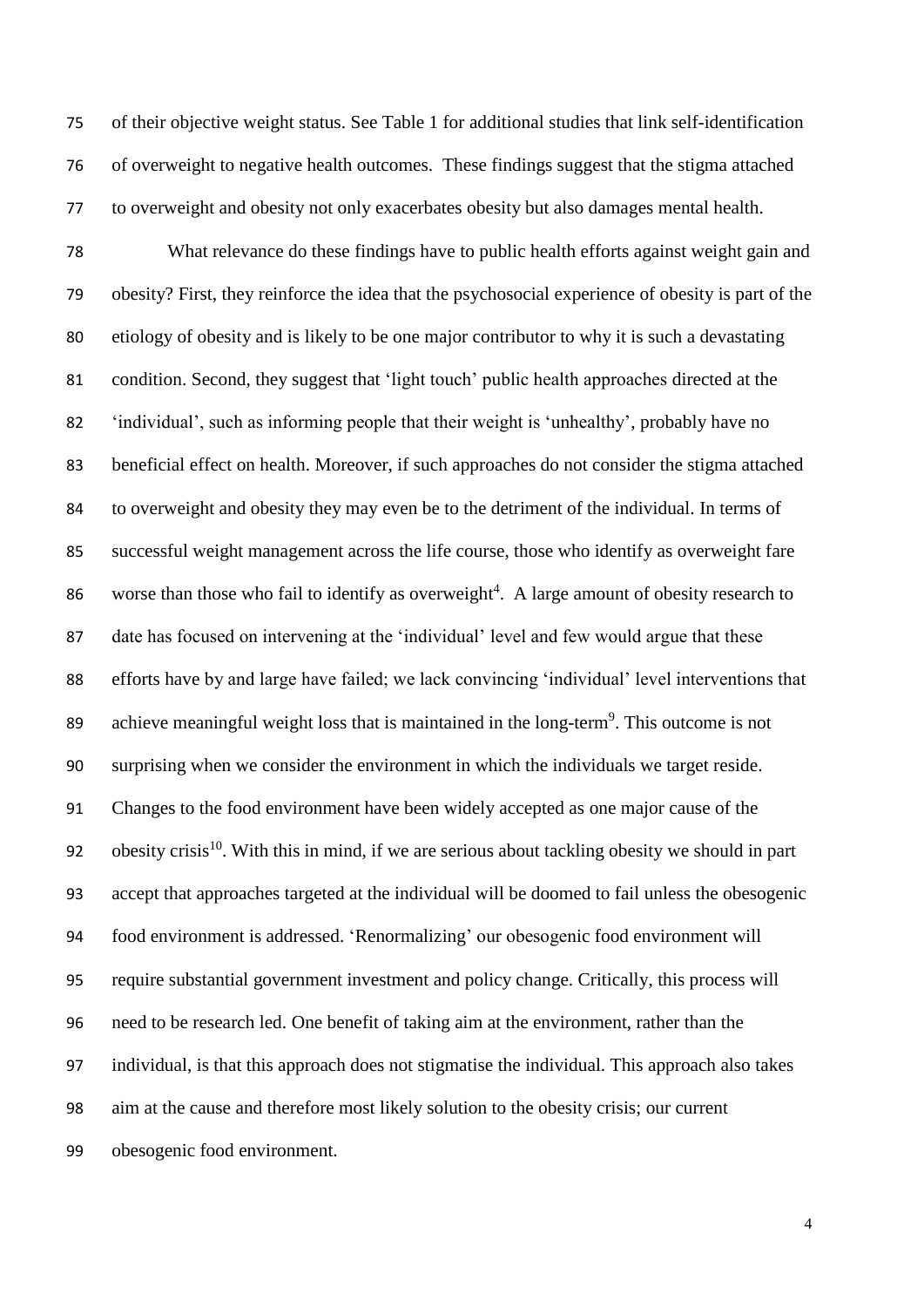## 100 **Table 1: Additional References**

## 101

 $\overline{\phantom{a}}$ 

|     | Sonneville, K. R., et al. (2016). Helpful or harmful? Prospective association between weight                                                                       |
|-----|--------------------------------------------------------------------------------------------------------------------------------------------------------------------|
|     | misperception and weight gain among overweight and obese adolescents and young adults.                                                                             |
|     | International Journal of Obesity, 40(2), 328-332.                                                                                                                  |
|     | Liechty, J. M., & Lee, M. J. (2015). Body size estimation and other psychosocial risk factors                                                                      |
|     | for obesity onset among US adolescents: findings from a longitudinal population level study.                                                                       |
|     | International Journal of Obesity, 39(4), 601-7                                                                                                                     |
|     | Gerards, S.M., et al (2014). Parental perception of child's weight status and subsequent BMIz<br>change: the KOALA birth cohort study. BMC Public Health; 14, 291. |
|     | Essayli, J. H., et al. (2016). The impact of weight labels on body image, internalized weight                                                                      |
|     | stigma, affect, perceived health, and intended weight loss behaviors in normal-weight and                                                                          |
|     | overweight college women. American Journal of Health Promotion, in press.                                                                                          |
|     | Incollingo Rodriguez, A. C., Heldreth, C. M., & Tomiyama, A. J. (2016). Putting on weight                                                                          |
|     | stigma: A randomized study of the effects of wearing a fat suit on eating, well-being, and                                                                         |
|     | cortisol. Obesity, 24(9), 1892-1898.                                                                                                                               |
|     | Hunger, J. M., & Tomiyama, A. (2014). Weight labeling and obesity: A longitudinal study of<br>girls aged 10 to 19 years. JAMA Pediatrics, 168(6), 579-580.         |
|     | Hayward, J., Millar, L., Petersen, S., Swinburn, B., & Lewis, A. J. (2014). When ignorance is                                                                      |
|     | bliss: weight perception, body mass index and quality of life in adolescents. International                                                                        |
|     | Journal of Obesity, 38(10), 1328-1334 1327.                                                                                                                        |
|     | Atlantis, E., & Ball, K. (2008). Association between weight perception and psychological                                                                           |
|     | distress. International Journal of Obesity, 32(4), 715-721.                                                                                                        |
|     | Vogt Yuan, A.S. (2010). Body perceptions, weight control behavior, and changes in                                                                                  |
|     | adolescents' psychological well-being over time: A longitudinal examination of gender.                                                                             |
|     | Journal of Youth and Adolescence, 39(8), 927-939.                                                                                                                  |
| 102 |                                                                                                                                                                    |
| 103 |                                                                                                                                                                    |
| 104 |                                                                                                                                                                    |
| 105 |                                                                                                                                                                    |
| 106 |                                                                                                                                                                    |
| 107 |                                                                                                                                                                    |
| 108 |                                                                                                                                                                    |
| 109 |                                                                                                                                                                    |
| 110 |                                                                                                                                                                    |
| 111 |                                                                                                                                                                    |
| 112 |                                                                                                                                                                    |
| 113 |                                                                                                                                                                    |
| 114 |                                                                                                                                                                    |
| 115 |                                                                                                                                                                    |
| 116 |                                                                                                                                                                    |
| 117 |                                                                                                                                                                    |
| 118 |                                                                                                                                                                    |
| 119 |                                                                                                                                                                    |
| 120 |                                                                                                                                                                    |
| 121 |                                                                                                                                                                    |
| 122 |                                                                                                                                                                    |
| 123 |                                                                                                                                                                    |
| 124 |                                                                                                                                                                    |
|     |                                                                                                                                                                    |